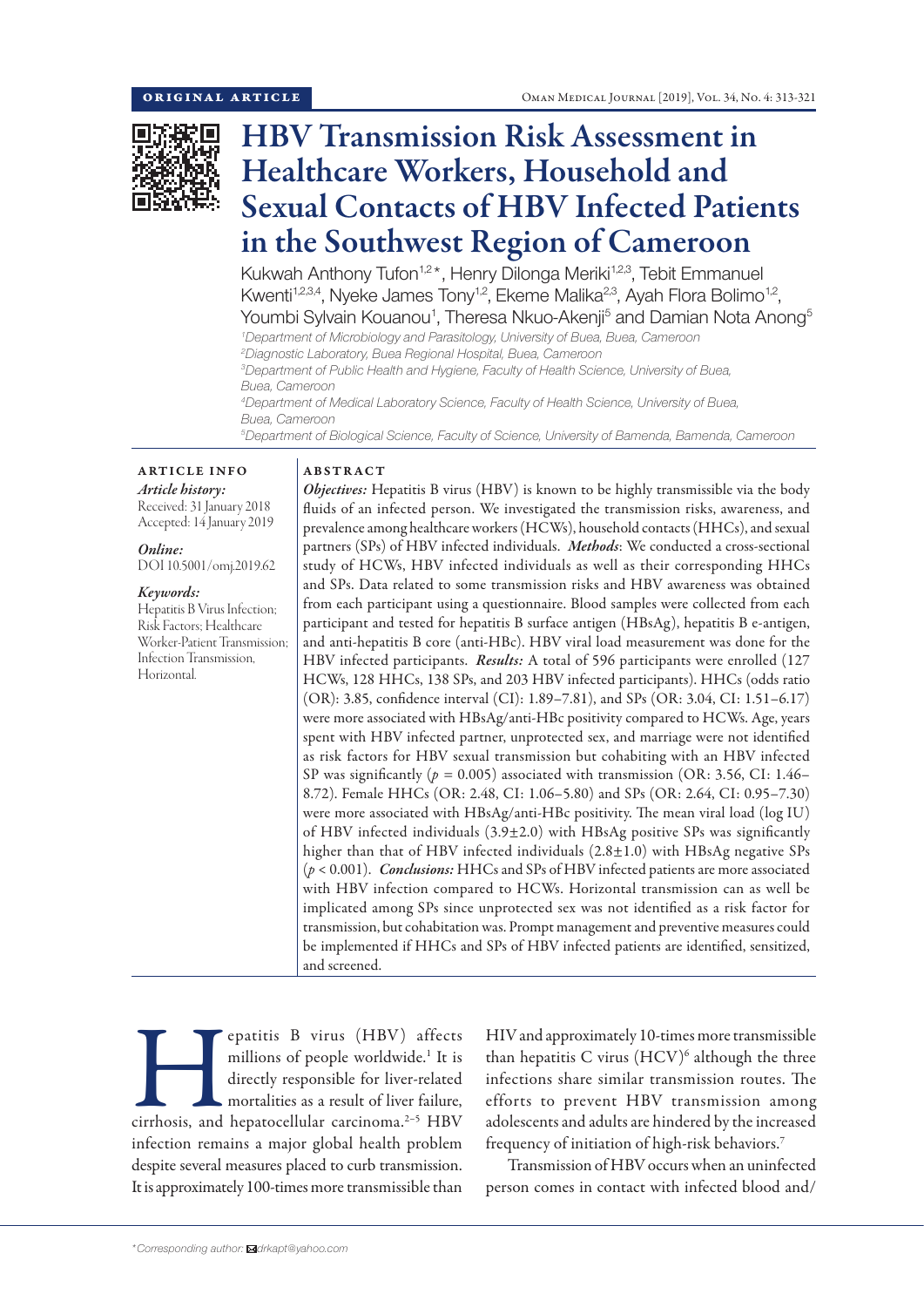or body fluids (e.g., semen, vaginal secretions, etc).8 All persons with serological evidence of hepatitis B surface antigen (HBsAg) are infectious, but those who also have hepatitis B e-antigen (HBeAg) are more infectious because their blood most likely contains high titers of HBV.9

HBV is known to have varying routes of transmission with several identified occupational, behavioral, and demographic risk factors.3,7 Some individuals who are at high risk of contracting the infection include healthcare workers (HCWs), household contacts (HHCs), and sexual partners (SPs) to HBV infected persons.<sup>8,10</sup>

Horizontal transmission is common among HHCs through the sharing of personal items and/ or long-term close contact, which may lead to the transfer of body fluids from an infected to an uninfected person.

The mechanism and possibility of HBV transmission among members of the same household/close contact remains unclear. This could be influenced by the following factors: viral load of the infected person, nature of the virus (intact or damaged) in body fluids, stage of the infection, the entry site of body fluid, and the immune status of the uninfected person.<sup>11</sup> Children who manage to bypass vertical transmission can still be at risk because they would still be subjected to long-term interpersonal contact with their infected mothers, which could lead to horizontal transmission of the disease.<sup>12</sup>

Sexual transmission is usually through unprotected vaginal, anal, or oral sex with an HBV infected person.<sup>13</sup> This happens to be the most common HBV transmission route in low endemic areas and developed countries.<sup>11,14</sup> SPs to HBV infected persons are at risk of contracting the infection via this route.

HCWs are directly or indirectly exposed to the infection due to the nature of their profession. Some medical procedures like dentistry, surgery, dialysis, close patient care, and analyzing potentially dangerous body fluids pose a risk if appropriate safety measures are not adhered to.<sup>15,16</sup> Needlestick injury or splashing of infected blood or body fluids are potential routes of transmission for HCWs.17

Understanding the HBV transmission risks among HCWs in Cameroon cannot be overemphasized as the prevalence in this group is 8.7%.18 To the best of our knowledge, there is no published data on HBV prevalence among HHCs

and SPs of HBV infected individuals in Cameroon even though these groups are subjected to obvious and possibly long-term contact with HBV infected persons. Moreover, there is higher risk of infection in an HBV endemic country like Cameroon. For these reasons, it is of public health importance to investigate the prevalence of the disease, assess transmission risks, awareness, and HBV knowledge among these groups so that effective measures can be implemented to reduce or eliminate the chances of transmission.

## METHODS

The National Ethics Committee of Research for Human Health and the administrative authority of Buea Regional Hospital approved this study. Each participant signed an informed consent form before enrolment. The parents or guardians of children who took part in this study gave their approval and signed the consent form on behalf of their children. A counselor verbally explained the content of the consent form to those who could not read nor write.

This was a cross-sectional study that enrolled HCWs and HBV infected patients as well as their corresponding HHCs and SPs. The HBV infected participants were earlier identified and enrolled as described in a previous study.19 They subsequently linked us to their SPs and HHCs.

This study was conducted at the Buea Regional Hospital, a secondary level multi-disciplinary reference hospital in the Southwest region of Cameroon.

The HCWs who participated in this study were nurses, doctors, and laboratory technicians working at the hospital for more than a year and who, to the best of their knowledge, do not live with and are not involved in any sexual relationship with an HBV infected person.

An eligible HHC was considered anybody living in the same house with an HBV infected person for more than six months, while an eligible SP was considered anybody who is or has been in a sexual relationship with an HBV infected person for more than six months.

The sample size was estimated using the formula described by Swinscow.<sup>20</sup>

$$
n = \frac{Z^2 \times p(1-p)}{e^2}
$$

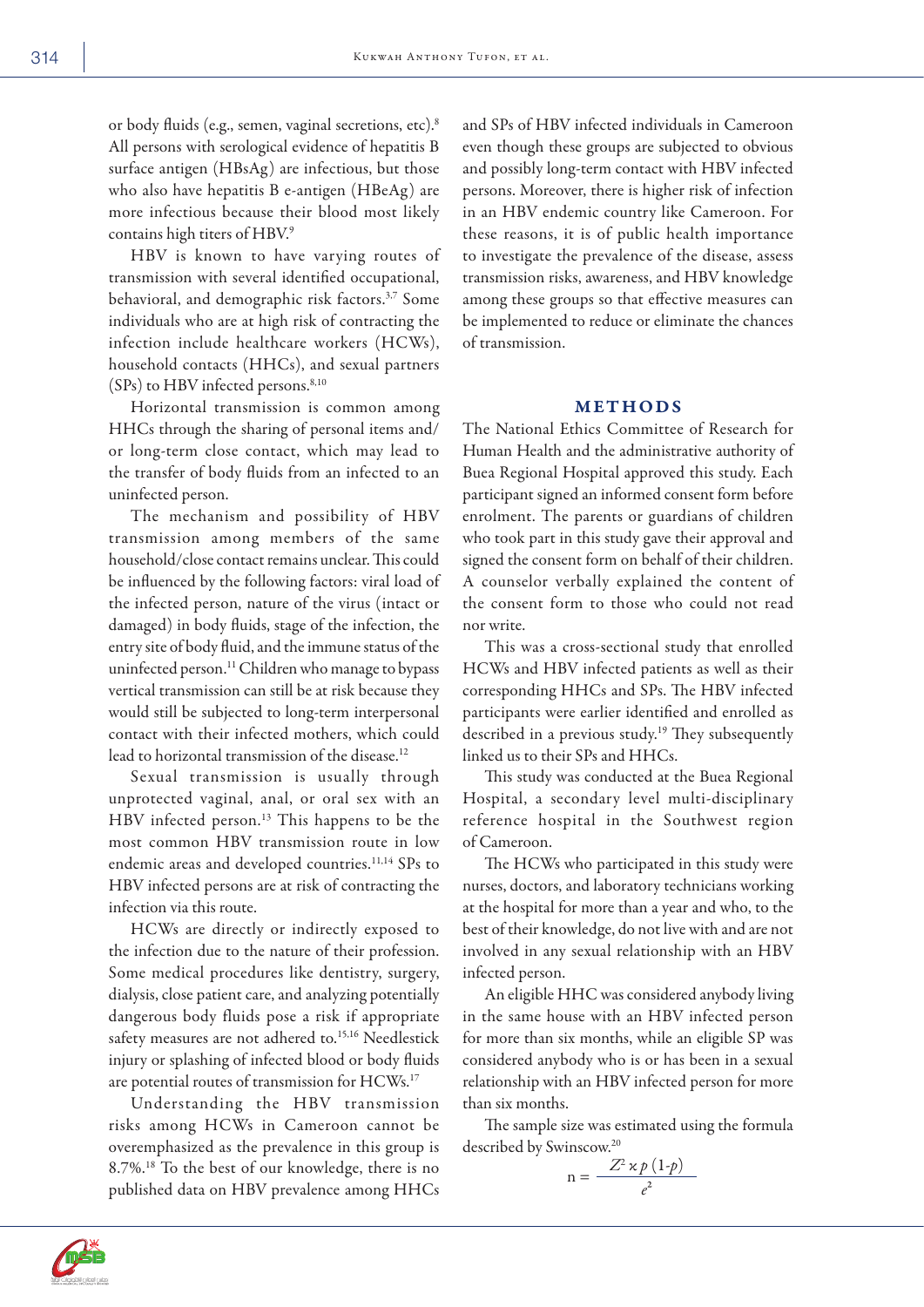### $Z = 1.96$

*p =* prevalence of HBV infection among HCWs (calculated as  $4.98\%$ )<sup>21</sup>

$$
e =
$$
error rate = 0.05

$$
n = \frac{1.96^2 (0.0498) (1 - 0.0498)}{0.05^2} = 72.7
$$

We needed to enroll at least 73 HCWs for this study.

Chronic HBV patients enrolled in a previous study<sup>19</sup> at the Buea Regional Hospital between January 2016 and December 2017 linked us to their SPs and HHCs who were subsequently enrolled in this study. The high prevalence (8.0%) of HBV infection in the Southwest region of Cameroon<sup>22</sup> requires that we consider any HHC and/or SP of an HBV infected patient at risk of contracting the infection.

An interviewer-based standard questionnaire was administered to all participants to obtain demographic data as well as information on vaccine status, condom use, marital status, nature of relationship, present living condition, and the number of years spent with HBV infected individual (from HHCs and SPs). We also investigated the knowledge our participants had of HBV infection (nature of the disease, transmission routes, risk factors, and preventive measures). Participants were considered knowledgeable if they were able to answer 70% or more of these questions correctly.23 The HCWs also provided us with additional information on their specialization, unit of work, and the number of years spent in service.

Blood (5 mL) was collected from each participant in EDTA tubes. The samples were centrifuged at 1000 g for 5 minutes to obtain plasma, which was used to test for HBsAg, anti-HBs, HBeAg, anti-HBe, and anti-hepatitis B core (anti-HBc) total using the HBV serologic profile kit (Blue Cross Bio-Medical Co.,Ltd, Beijing) as per the manufacturer's instruction.

The following results were used to consider current and past infections:

- Current infection: positive for HBsAg and anti-HBc
- Past infection: positive for anti-HBc only
- People with past and current infection: people positive for HBsAg and anti-HBc + people positive for anti-HBc only

Plasma from known HBV infected participants was shipped to Biocollections Worldwide (Miami, USA) for DNA extraction and viral load analysis.

Data analysis was carried out using SPSS Statistics (IBM Corp. Released 2013. IBM SPSS Statistics for Windows, Version 22.0. Armonk, NY: IBM Corp.). Data were presented as the number of cases, percentages, and mean±standard deviation. Categorical comparisons were performed using the Pearson's chi-square test or the Fisher's exact test (for two-by-two cells having values < 5). A twosided *p*-value < 0.050 was considered significant. Adjusted odds ratio (OR) was performed for cases that recorded *p*-value < 0.050 in the crude OR.

### **RESULTS**

A total of 596 participants were enrolled; 127 HCWs, 128 HHCs, 138 SPs, and 203 HBV infected participants. Their demographics are given in Table 1.

HHCs (OR = 3.85) and SPs (OR = 3.04) were more associated with HBsAg/anti-HBc positivity compared to HCWs and this proved to be statistically significant both with the crude and adjusted OR [Table 2].

Of the 138 SPs, 73 (52.9%) were aware of their partners status and 28 (20.3%) had taken the HBV

| Groups(n)                  | Mean age, years | Age range, years | Gender | $n(\%)$   |
|----------------------------|-----------------|------------------|--------|-----------|
| Healthcare workers (127)   | $33.3 \pm 7.0$  | $23 - 54$        | Female | 92(72.4)  |
|                            |                 |                  | Male   | 35(27.6)  |
| Household contacts (128)   | $23.0 \pm 15.6$ | $5 - 65$         | Female | 72(56.3)  |
|                            |                 |                  | Male   | 56(43.8)  |
| Sexual partners (138)      | $31.0 \pm 6.7$  | $19 - 45$        | Female | 80(58.0)  |
|                            |                 |                  | Male   | 58 (42.0) |
| Hepatitis B virus infected | $39.5 \pm 4.5$  | $18 - 61$        | Female | 77(37.9)  |
| participants (203)         |                 |                  | Male   | 126(62.1) |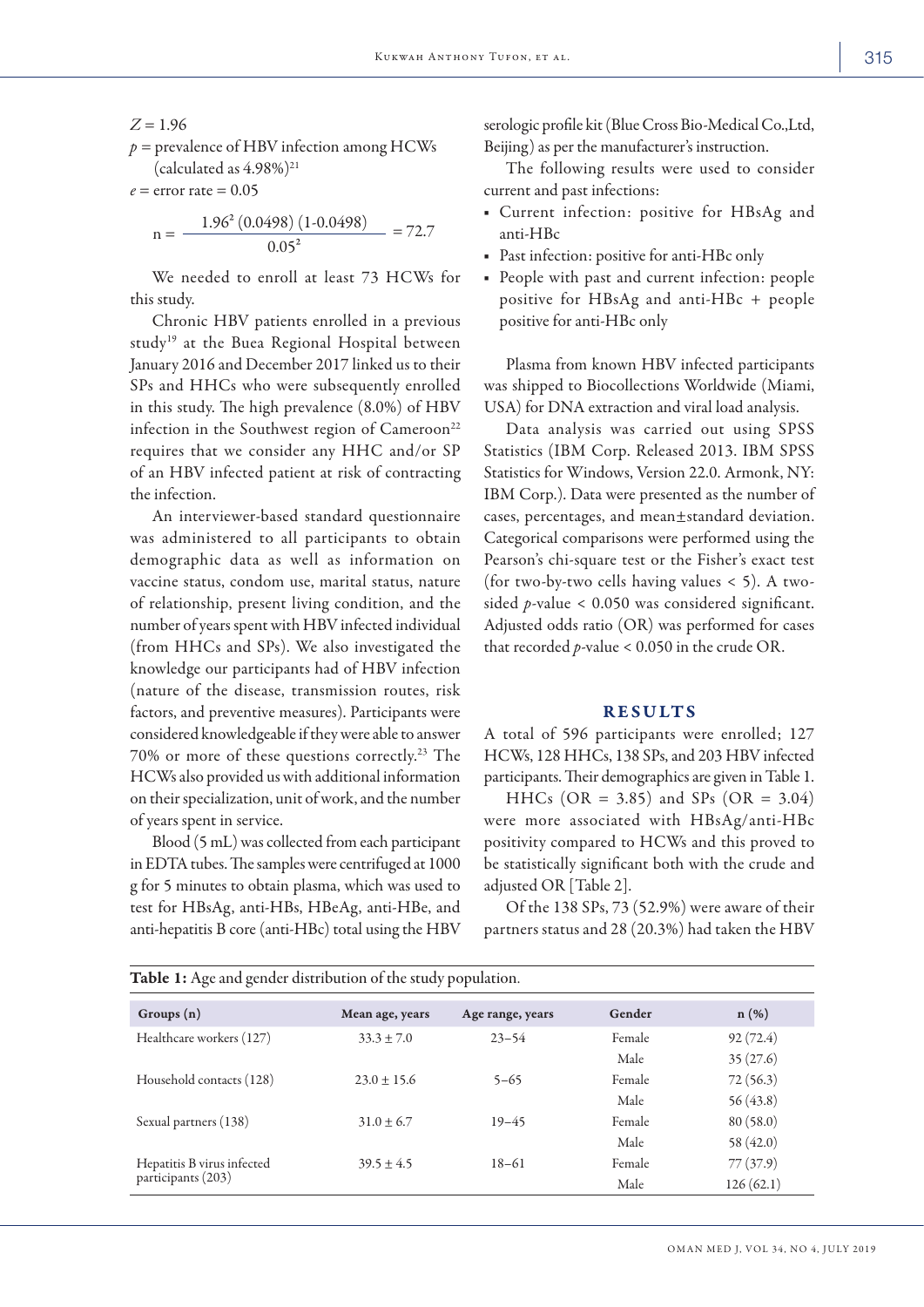| ۰.<br>× | $\sim$ |
|---------|--------|
|         |        |

| Group                                                                                 | $\mathbf n$ | <b>HBsAg status</b>      |          |                                                  | Evidence of past $+$ |           | <b>Risk estimate</b>                                              |       |   |                                                  |  |  |
|---------------------------------------------------------------------------------------|-------------|--------------------------|----------|--------------------------------------------------|----------------------|-----------|-------------------------------------------------------------------|-------|---|--------------------------------------------------|--|--|
|                                                                                       |             |                          |          |                                                  | current infection    |           | Crude OR                                                          |       |   | Adjusted OR*                                     |  |  |
|                                                                                       |             | <b>Negative</b>          | Positive | Negative                                         | Positive             | <b>OR</b> |                                                                   |       |   | 95% CI <i>p</i> -value OR 95% CI <i>p</i> -value |  |  |
| Household<br>contacts, $n$ $(\%)$                                                     |             |                          |          | 128 110 (85.9) 18 (14.1) 92 (71.9) 36 (28.1)     |                      | 1.10      | $0.65 - 1.90$                                                     | 0.710 |   |                                                  |  |  |
| Sexual partners, 138 118 (85.5) 20 (14.5) 102 (73.9) 36 (26.1)<br>n(%)                |             |                          |          |                                                  |                      |           |                                                                   |       |   |                                                  |  |  |
| Household<br>contacts, $n$ $(\%)$                                                     |             |                          |          |                                                  |                      |           | 128 110 (85.9) 18 (14.1) 92 (71.9) 36 (28.1) 2.92 1.51-5.67 0.001 |       |   | $3.85$ $1.89 - 7.81 < 0.001$                     |  |  |
| Healthcare<br>workers, $n$ $(\%)$                                                     |             |                          |          | $127$ 121 (95.3) $6(4.7)$ 112 (88.2) 15 (11.8) 1 |                      |           |                                                                   |       |   |                                                  |  |  |
| Sexual partners, 138 118 (85.5) 20 (14.5) 102 (73.9) 36 (26.1) 2.63 1.36–5.10<br>n(%) |             |                          |          |                                                  |                      |           |                                                                   | 0.003 |   | $3.04$ 1.51-6.17 0.002                           |  |  |
| Healthcare<br>workers, $n$ $(\%)$                                                     |             | $127$ 121 (95.3) 6 (4.7) |          | $112(88.2)$ 15 (11.8)                            |                      |           |                                                                   |       | 1 |                                                  |  |  |

Table 2: Comparison of risk of hepatitis B virus (HBV) transmission between healthcare workers, household contacts, and sexual partners.

*\*Adjusted for age and sex.*

*HBsAg: hepatitis B surface antigen; OR: odds ratio; CI: confidence interval.*

vaccine. Of the 128 HHCs, only 19 (14.8%) were aware of the fact that they were living with an HBV infected person and 12 (9.4%) had taken the HBV vaccine. Forty-six (33.3%) SPs and 82 (64.1%) HHCs had little or no knowledge of HBV. All 127 HCWs knew about HBV infection and 50 (39.4%) had taken the vaccine. Probable evidence of past infection (positive for anti-HBc only) was recorded in 18 (14.1%) of the 128 HHCs, 16

(11.6%) of the 138 SPs, and nine (7.1%) of the 127 HCWs.

Female HHCs were significantly more associated with HBsAg/anti-HBc positivity even in the adjusted OR (OR =  $2.48$ , CI: 1.06– 5.80) [Table 3]. Among HHCs, 18 out of the 36 (50.0%) who showed evidence of past and current infection were siblings of HBV infected cases while 12 (33.3%) who showed evidence

Table 3: Characteristics of household contacts and transmission risk.

| Household<br>HBsAg status, $n$ $(\%)$ |                 |          | Evidence of past $+$ |                               | <b>Risk estimate</b> |                          |                 |                         |                 |
|---------------------------------------|-----------------|----------|----------------------|-------------------------------|----------------------|--------------------------|-----------------|-------------------------|-----------------|
| contacts<br>(n)                       |                 |          |                      | current infection,<br>$n(\%)$ |                      | Crude OR                 |                 | <b>Adjusted OR</b>      |                 |
|                                       | <b>Negative</b> | Positive | <i>p</i> -value      | <b>Negative</b>               | Positive             | <b>OR</b><br>$(95\% CI)$ | <i>p</i> -value | <b>OR</b><br>$(95\%CI)$ | <i>p</i> -value |
| Gender                                |                 |          |                      |                               |                      |                          |                 |                         |                 |
| Female $(72)$                         | 62(86.1)        | 10(13.9) | 0.950                | 46(63.9)                      | 26(36.1)             | 2.60<br>$(1.13 - 5.99)$  | 0.023           | 2.48<br>$(1.06 - 5.80)$ | 0.036           |
| Male (56)                             | 48(85.7)        | 8(14.3)  |                      | 46(82.1)                      | 10(17.9)             | 1                        |                 | 1                       |                 |
| Age, years                            |                 |          |                      |                               |                      |                          |                 |                         |                 |
| < 30(98)                              | 82(83.7)        | 16(16.3) | 0.180                | 72 (73.5)                     | 26(26.5)             | 0.72<br>$(0.30 - 1.75)$  | 0.468           |                         |                 |
| $\geq 30(30)$                         | 28(93.3)        | 2(6.7)   |                      | 20(66.7)                      | 10(33.3)             | -1                       |                 |                         |                 |
| HBeAg status of infected case         |                 |          |                      |                               |                      |                          |                 |                         |                 |
| Negative<br>(124)                     | 106(85.5)       | 18(14.5) | 0.410                | 90(75.6)                      | 34(27.4)             | 0.38<br>$(0.05 - 2.79)$  | 0.320           |                         |                 |
| Positive $(4)$                        | 4(100)          | 0(0.0)   |                      | 2(50.0)                       | 2(50.0)              | -1                       |                 |                         |                 |
| <b>HBV</b> vaccination                |                 |          |                      |                               |                      |                          |                 |                         |                 |
| No(116)                               | 99(85.3)        | 17(14.7) | 0.550                | 85 (73.3)                     | 31(26.7)             | 0.51<br>$(0.15 - 1.73)$  | 0.279           |                         |                 |
| Yes(12)                               | 11(91.7)        | 1(8.3)   |                      | 7(58.3)                       | 5(41.7)              | 1                        |                 |                         |                 |

*HBV: hepatitis B virus; HBsAg: hepatits B surface antigen; HBeAg: hepatitis B e-antigen; OR: odds ratio; CI: confidence interval.*

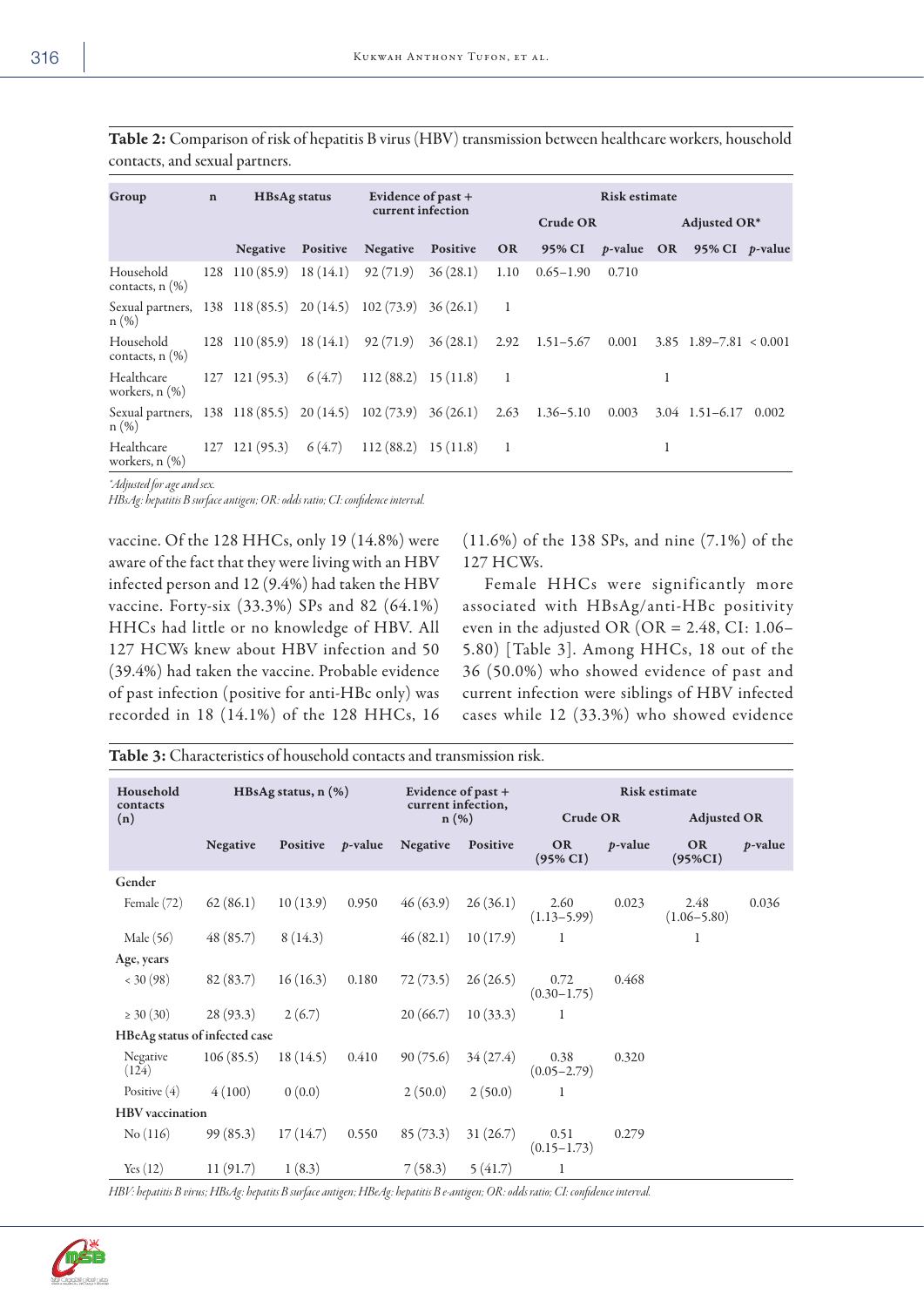| Sexual<br>partners (n)                | HBsAg status, n (%) |                          |       | Evidence of past +<br>current infection, $n$ $(\%)$ |                  | <b>Risk estimate</b>    |            |                           |            |
|---------------------------------------|---------------------|--------------------------|-------|-----------------------------------------------------|------------------|-------------------------|------------|---------------------------|------------|
|                                       |                     |                          |       |                                                     |                  |                         |            |                           |            |
|                                       | <b>Negative</b>     | Positive $p$ -value      |       | <b>Negative</b>                                     | Positive         | <b>Crude OR</b>         |            | <b>Adjusted OR</b>        |            |
|                                       |                     |                          |       |                                                     |                  | <b>OR</b><br>(95% CI)   | $p$ -value | OR<br>$(95\% \text{ CI})$ | $p$ -value |
| Gender                                |                     |                          |       |                                                     |                  |                         |            |                           |            |
| Female (80)                           | 64<br>(80.0)        | 16<br>(20.0)             | 0.030 | 54<br>(67.5)                                        | 26<br>(32.5)     | 2.31<br>$(1.01 - 5.29)$ | 0.044      | 2.24<br>$(0.95 - 7.30)$   | 0.062      |
| Male (58)                             | 54<br>(93.1)        | $\overline{4}$<br>(6.9)  |       | 48<br>(82.8)                                        | $10\,$<br>(17.2) | $\,1$                   |            | $\mathbf{1}$              |            |
| Age, years                            |                     |                          |       |                                                     |                  |                         | 0.270      |                           |            |
| < 30(60)                              | 49<br>(81.7)        | 11<br>(18.3)             | 0.370 | 42<br>(70.0)                                        | 18<br>(30.0)     | 1.53<br>$(0.71 - 3.32)$ |            |                           |            |
| $\geq 30(78)$                         | 68<br>(87.2)        | 10<br>(12.8)             |       | 61<br>(78.2)                                        | 17<br>(21.8)     | $\mathbf{1}$            |            |                           |            |
| Years spent with HBV infected partner |                     |                          |       |                                                     |                  |                         |            |                           |            |
| $\geq$ 5 (44)                         | 36<br>(81.8)        | 8<br>(18.2)              | 0.400 | 34<br>(77.3)                                        | 10<br>(22.7)     | 0.77<br>$(0.33 - 1.78)$ | 0.540      |                           |            |
| < 5(94)                               | 82<br>(87.2)        | 12<br>(12.8)             |       | 68<br>(72.3)                                        | 26<br>(27.7)     | $\,1$                   |            |                           |            |
| <b>Marital</b> status                 |                     |                          |       |                                                     |                  |                         |            |                           |            |
| Married (78)                          | 68<br>(87.2)        | 10<br>(12.8)             | 0.530 | 54<br>(69.2)                                        | 24<br>(30.8)     | 1.78<br>$(0.80 - 3.94)$ | 0.156      |                           |            |
| Single $(60)$                         | 50<br>(83.3)        | 10<br>(16.7)             |       | 48<br>(80.0)                                        | 12<br>(20.0)     | $\mathbf{1}$            |            |                           |            |
| Cohabiting with HBV infected partner  |                     |                          |       |                                                     |                  |                         |            |                           |            |
| Yes $(68)$                            | 56<br>(82.4)        | 12<br>(17.6)             | 0.300 | 41<br>(60.3)                                        | 27<br>(39.7)     | 3.95<br>$(1.73 - 9.04)$ | 0.001      | 3.56<br>$(1.46 - 8.72)$   | 0.005      |
| No(70)                                | 62<br>(88.6)        | 8<br>(11.4)              |       | 60<br>(85.7)                                        | 10<br>(14.3)     | $\mathbf{1}$            |            | $\mathbf{1}$              |            |
| Condom use                            |                     |                          |       |                                                     |                  |                         |            |                           |            |
| No (76)                               | 66<br>(86.8)        | 10<br>(13.2)             | 0.550 | 56<br>(73.7)                                        | 20<br>(26.3)     | 0.63<br>$(0.23 - 1.71)$ | 0.361      |                           |            |
| At times $(40)$                       | 34<br>(85.0)        | $\epsilon$<br>(15.0)     | 0.740 | 32<br>(80.0)                                        | 8<br>(20.0)      | 0.44<br>$(0.14 - 1.40)$ | 0.160      |                           |            |
| Always $(22)$                         | 18<br>(81.8)        | $\overline{4}$<br>(18.2) |       | 14<br>(63.6)                                        | 8<br>(36.4)      | $\mathbf{1}$            |            |                           |            |
| <b>HBV</b> vaccination                |                     |                          |       |                                                     |                  |                         |            |                           |            |
| No(110)                               | 90<br>(81.8)        | 20<br>(18.2)             | 0.020 | 84<br>(76.4)                                        | 26<br>(23.6)     | 0.56<br>$(0.23 - 1.56)$ | 0.198      |                           |            |
| Yes $(28)$                            | 28<br>(100)         | $\mathbf{0}$<br>(0.0)    |       | 18<br>(64.3)                                        | $10\,$<br>(35.7) | $\,1$                   |            |                           |            |

Table 4: Characteristics of sexual partners and transmission risks.

*HBV:hepatitis B virus; HBsAg: hepatitis B surface antigen; OR: odds ratio; CI: confidence interval.*

of past and current infection were offspring of infected cases.

Female SPs were significantly more associated with the infection compared to male SPs, and this proved to be statistically significant only with the crude OR (OR = 2.31, CI: 1.01–5.29) [Table 4]. SPs who were cohabiting with their corresponding HBV infected SPs were significantly more associated with infection (OR = 3.95, CI: 1.73–9.04) compared to SPs who were not cohabiting [Table 4]. Seventeen (21.8%) of the married SPs admitted that they were not living with their spouses. Age, number of years spent with infected SP, and marital status did not show any statistically significant difference.

Among the 127 enrolled HCWs, 62 were nurses, 41 were medical doctors, and 24 were laboratory technicians. Six HCWs tested positive for HBsAg, and they were all nurses working in the medical  $(2)$ , surgical  $(1)$ , emergency  $(2)$ , and maternity  $(1)$ wards. HCWs who had been working for more than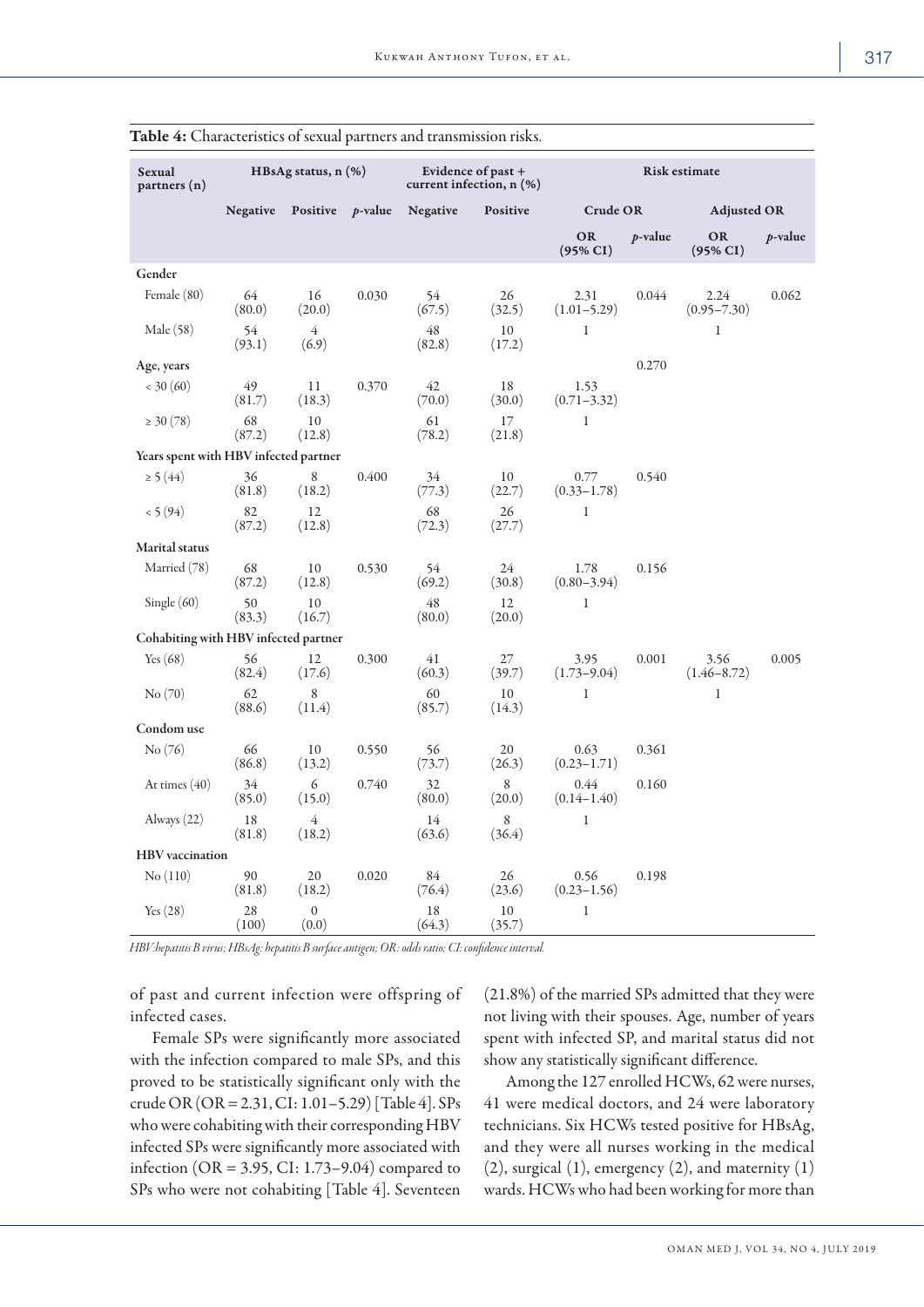| HBsAg status, n (%)<br>Healthcare<br>workers |                         | Evidence of past +<br>current infection, |                 | <b>Risk estimate</b> |                         |                           |                |                          |            |
|----------------------------------------------|-------------------------|------------------------------------------|-----------------|----------------------|-------------------------|---------------------------|----------------|--------------------------|------------|
| (n)                                          |                         |                                          |                 | $n(\%)$              |                         | <b>Crude OR</b>           |                | Adjusted OR*             |            |
|                                              | <b>Negative</b>         | Positive                                 | <i>p</i> -value | <b>Negative</b>      | Positive                | <b>OR</b><br>(95% CI)     | $p$ -value     | <b>OR</b><br>$(95\% CI)$ | $p$ -value |
| Gender                                       |                         |                                          |                 |                      |                         |                           | 0.594          |                          |            |
| Female (92)                                  | $88\,$<br>(95.7)        | $\overline{4}$<br>(4.3)                  | 0.670           | 82<br>(89.1)         | 10<br>(10.9)            | 0.73<br>$(0.23 - 2.32)$   |                |                          |            |
| Male (35)                                    | 33<br>(94.3)            | $\overline{2}$<br>(5.7)                  |                 | 30<br>(85.7)         | 5<br>(14.3)             | $\mathbf{1}$              |                |                          |            |
| Age, years                                   |                         |                                          |                 |                      |                         |                           | 0.141          |                          |            |
| < 30(41)                                     | $\overline{4}$<br>(100) | $\mathbf{0}$<br>(0.0)                    | 0.180           | 39<br>(95.1)         | $\mathfrak{2}$<br>(4.9) | 0.29<br>$(0.06 - 1.34)$   |                |                          |            |
| $\geq 30(86)$                                | 80<br>(93.0)            | $\epsilon$<br>(7.0)                      |                 | 73<br>(84.9)         | 13<br>(15.1)            | $\mathbf{1}$              |                |                          |            |
| Specialty                                    |                         |                                          |                 |                      |                         |                           | 0.074<br>0.313 |                          |            |
| Nurse $(62)$                                 | 57<br>(91.9)            | 5<br>(8.1)                               | 0.530           | 48<br>(77.4)         | 14<br>(22.6)            | 6.71<br>$(0.83 - 54.17)$  |                |                          |            |
| Lab<br>technician<br>(41)                    | 41<br>(100)             | $\boldsymbol{0}$<br>(0.0)                | 0.310           | 41<br>(100)          | $\mathbf{0}$<br>(0.0)   | 0.19<br>$(0.01 - 4.82)$   |                |                          |            |
| Doctor<br>(24)                               | 23<br>(95.8)            | $\mathbf{1}$<br>(4.2)                    |                 | 23<br>(95.8)         | $\mathbf{1}$<br>(4.2)   | $\mathbf{1}$              |                |                          |            |
| Years in service                             |                         |                                          |                 |                      |                         |                           |                |                          |            |
| $\geq 10(69)$                                | 64<br>(92.8)            | 5<br>(7.2)                               | 0.180           | 57<br>(82.8)         | 12<br>(17.4)            | 3.84<br>$(1.03 - 14.29)$  | 0.044          | 2.01<br>$(1.12 - 10.19)$ | 0.185      |
| < 10(58)                                     | 57<br>(98.3)            | $\mathbf{1}$<br>(1.7)                    |                 | 55<br>(94.8)         | 3<br>(5.2)              | 1                         |                | $\mathbf{1}$             |            |
| <b>HBV</b><br>vaccination                    |                         |                                          |                 |                      |                         |                           |                |                          |            |
| No (77)                                      | 71<br>(92.2)            | 6<br>(7.8)                               | 0.080           | 63<br>(81.8)         | 14<br>(18.2)            | 10.89<br>$(0.38 - 85.68)$ | 0.005          | 4.72<br>$(0.56 - 39.70)$ | 0.153      |
| Yes $(50)$                                   | 50<br>(100)             | $\boldsymbol{0}$<br>(0.0)                |                 | 49<br>(98.0)         | $\mathbf{1}$<br>(2.0)   | 1                         |                |                          |            |

Table 5: Characteristics of healthcare workers and transmission risks.

*HBV: hepatitis B virus; HBsAg: hepatitis B surface antigen; OR: odds ratio; CI: confidence interval.*

10 years and those who had not been vaccinated against HBV were more associated with HBsAg/ anti-HBc positivity although this did not prove to be statistically significant in the adjusted OR [Table 5].

The lowest and highest viral loads for HBV infected cases who had an HBsAg positive SP were 664 IU/mL (2.82 in log IU) and 277 124 060 IU/ mL (8.36 in log IU), respectively. The lowest and highest viral loads for HBV infected cases who recorded at least one HBsAg positive HHC were 2 233 IU/mL (3.35 in log IU) and 302 111 IU/mL (5.48 in log IU), respectively. The mean viral load (log IU) of HBV infected individuals (3.9±2.0) with HBsAg positive SPs was significantly higher than that of HBV infected individuals  $(2.8 \pm 1.0)$ with HBsAg negative SPs  $(p < 0.001)$  [Table 6].

#### DISCUSSION

Due to the already established risky nature of their profession, HCWs practice a lot of safety precautions when dealing directly with patients or patient samples. Some of these precautions include: (1) understanding the disease and knowing their limits when taking care of a patient, (2) always wearing personal protective equipments on duty, (3) always disinfecting work areas and sterilizing reusable working materials after use, (4) ensuring that biohazard waste materials are properly disposed or incinerated, and (5) getting vaccinated against the infection. The proper implementation of all these safety precautions by HCWs technically reduces their chances of contracting an infection. HCWs were the most vaccinated (39.4%) high risk group in this study. Most SPs and HHCs

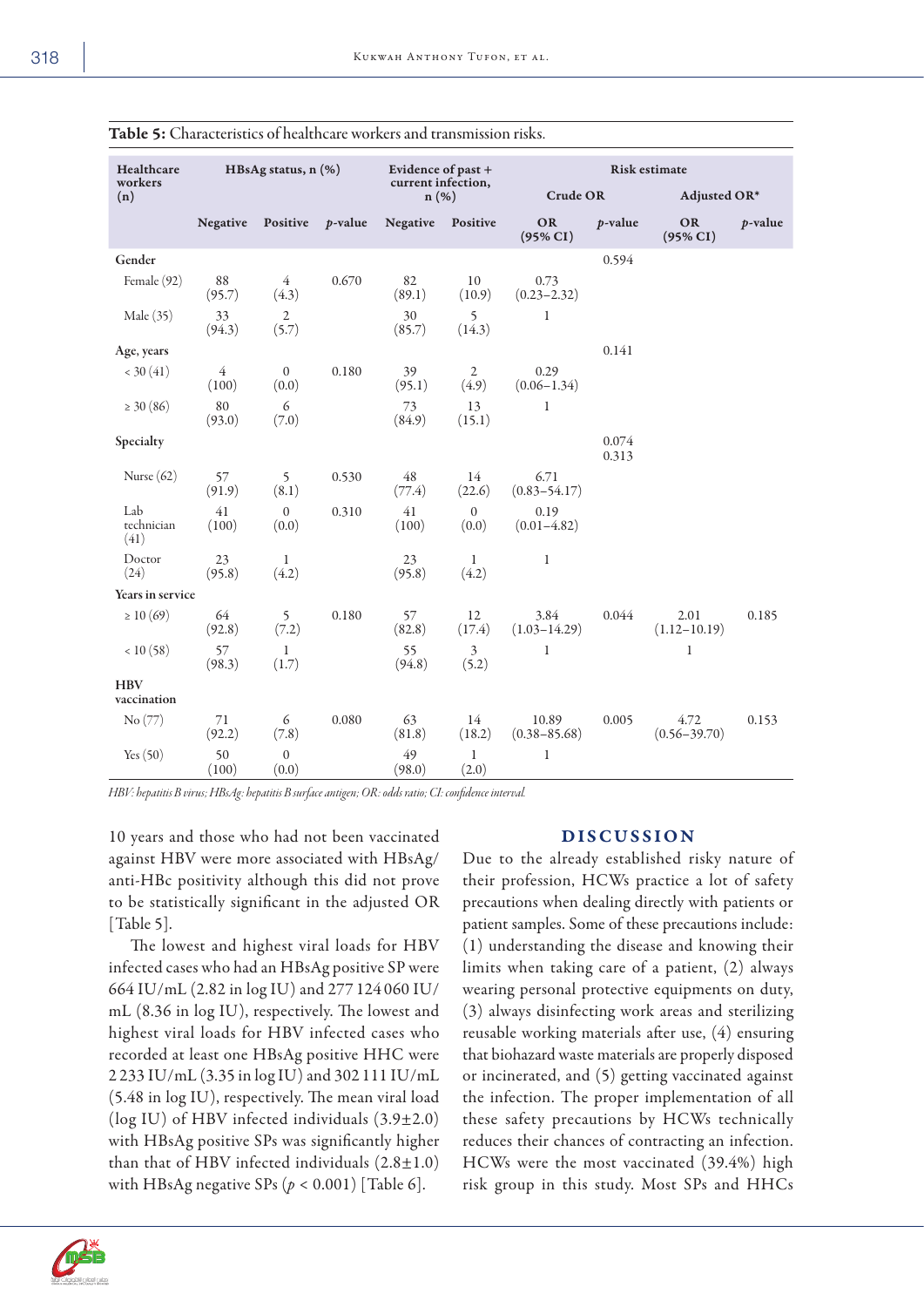Table 6: Comparing household contacts and sexual partners hepatitis B virus (HBV) status with the mean viral loads of their corresponding HBV infected contacts.

| High risk groups<br>(n)                   | Mean viral load (log IU)<br>comparison of the corresponding<br>HBV infected participants |                |             |  |  |  |  |
|-------------------------------------------|------------------------------------------------------------------------------------------|----------------|-------------|--|--|--|--|
|                                           | Mean +<br><b>SD</b>                                                                      | 95% CI         | $p$ -value  |  |  |  |  |
| <b>Household contacts</b>                 |                                                                                          |                |             |  |  |  |  |
| HBsAg status<br>(current infection)       |                                                                                          |                | 0.816       |  |  |  |  |
| Positive $(18)$                           | $2.0 + 1.6$                                                                              | $-0.90 - 1.15$ |             |  |  |  |  |
| Negative $(110)$                          | $2.1 \pm 2.1$                                                                            |                |             |  |  |  |  |
| Evidence of current<br>and past infection |                                                                                          |                | 0.108       |  |  |  |  |
| Positive (36)                             | $2.6 + 2.1$                                                                              | $-0.14 - 1.39$ |             |  |  |  |  |
| Negative (92)                             | $1.9 \pm 1.9$                                                                            |                |             |  |  |  |  |
| <b>Sexual partners</b>                    |                                                                                          |                |             |  |  |  |  |
| HBsAg status<br>(current infection)       |                                                                                          |                | < 0.001     |  |  |  |  |
| Positive (20)                             | $3.9 \pm 2.0$                                                                            | $0.57 - 1.77$  |             |  |  |  |  |
| Negative (118)                            | $2.8 \pm 1.0$                                                                            |                |             |  |  |  |  |
| Evidence of current<br>and past infection |                                                                                          |                | ${}< 0.001$ |  |  |  |  |
| Positive (36)                             | $3.6 \pm 1.7$                                                                            | $0.48 - 1.45$  |             |  |  |  |  |
| Negative (102)                            | $2.7 \pm 1.0$                                                                            |                |             |  |  |  |  |

*SD: statndard deviation; CI: confidence interval; HBsAg: hepatitis B surface antigen.* 

interact with their HBV infected contacts without any form of precaution, and this could be because they do not know much about HBV infection. Our study and others<sup>24</sup> have shown that people living with HBV infected individuals have very poor or little knowledge of HBV infection. Some are also not aware of the fact that they are living with an infected person, and some do not know that they are classified as high-risk when it comes to contracting HBV infection. Their high level of ignorance could be the reason why most SPs and HHCs are not vaccinated and this, of course, justifies why they are more associated with HBsAg/anti-HBc positivity compared to HCWs. Although this has been proven to influence transmission in previous studies,  $25,26$ HCWs work unit could not be addressed in our study because the nurses admitted that their units of work are not permanent and can be changed whenever the hospital administration deems it necessary.

The length of time spent with an HBV infected person may also influence transmission. HHCs and SPs have longer and more frequent contact with their respective HBV infected contacts compared to HCWs who get in contact with infected patients occasionally.

HHCs recorded the highest prevalence of HBV infection among all the risk groups studied. Another study recorded a similar percentage (30.1%) for HBV prevalence among HHCs of HBsAg positive persons.27 Horizontal transmission of HBV infection has several different paths that can be implicated, and this makes it difficult to guess how the infection was transmitted for any given case. Other bodily fluids, like saliva and tears, have also been shown to carry the virus.11

HBV sexual transmission is common<sup>28</sup> and the primary risk factor associated with this is unprotected sex with an HBV infected partner (heterosexual or homosexual). Thirty-six (26.1%) SPs in our study had evidence of past and/or current HBV infection. Female sex was identified as a risk factor associated with sexual transmission. In heterosexual relationships, uninfected women are at a higher risk of contracting HBV from an HBsAg positive male partner than the reverse. This is because women are on the receiving end of semen, which greatly increases their risk of infection during unprotected sex.29 Although about 84% of SPs admitted that they had unprotected sex with their infected partners at least once (considering those who said they did not use condoms at all and those who said they use it occasionally), unprotected sex was not identified as a risk factor for HBV transmission. This is not in line with the findings of other studies<sup>30</sup> in other parts of the world.

Marriage was not significantly associated with HBV sexual transmission but cohabiting with an HBV SP was. Pre-marital screening may account for the fact that being married to an HBV infected person was not identified as a risk factor in our study. HBsAg screening before marriage increases the couples awareness and, as a result, appropriate protective measures (e.g., vaccination, limited contact with partner's bodily fluids) are taken if one person is HBsAg positive. The fact that some married people admitted not living in the same town or together with their spouse could also account for the reason why we did not identify marriage as a risk factor. Identifying cohabitation with an infected SP as a risk factor for HBV transmission led us to one big question: were these cases infected via sexual transmission? Cohabitation with an HBV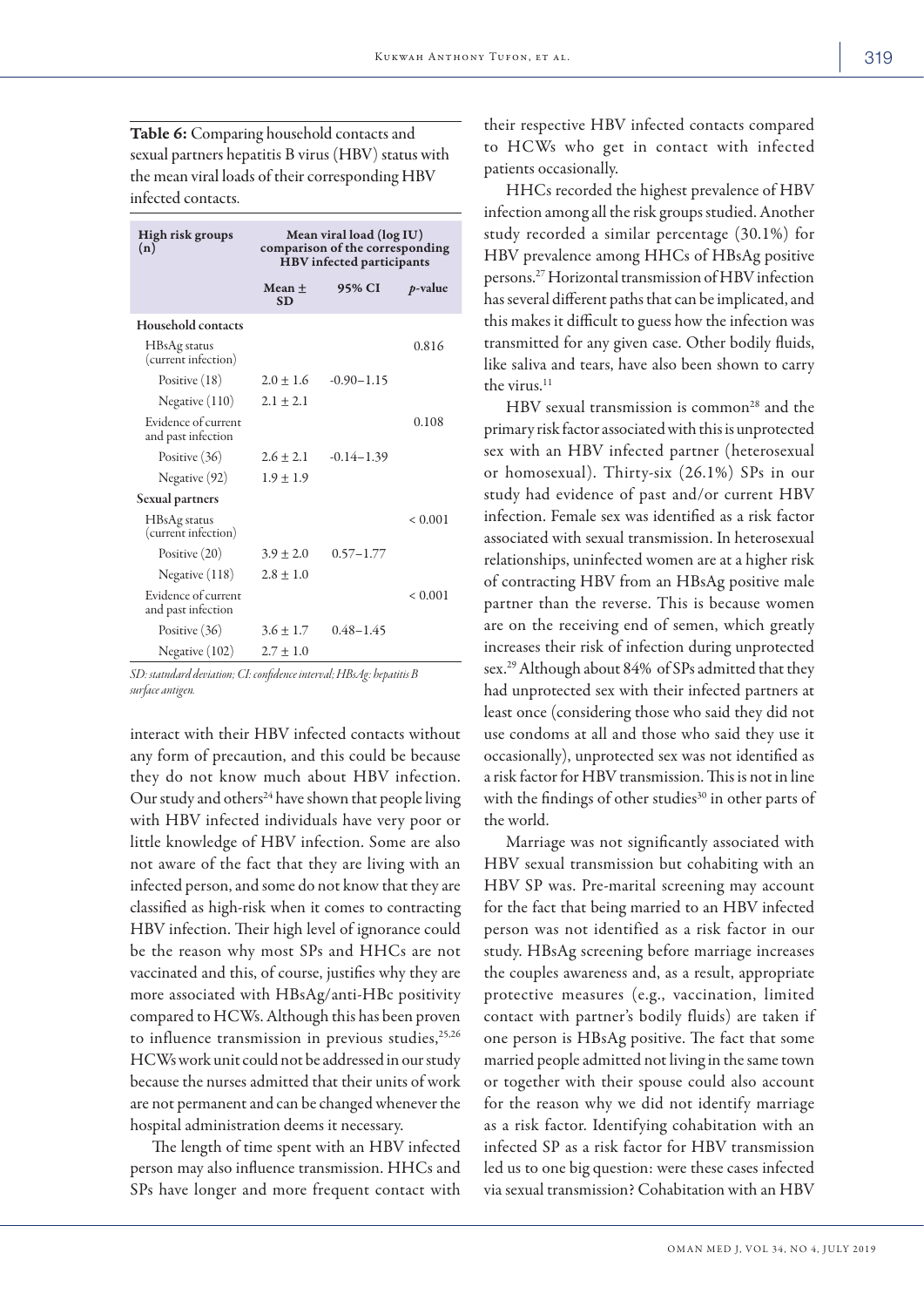infected SP over a long time also predisposes you to the horizontal transmission route of HBV,<sup>31</sup> so it is possible that some of these cases contracted the infection via this route. In addition, the fact that unprotected sex was not identified as a risk factor for sexual transmission in our study further indicates that the chances of horizontal transmission here cannot be overlooked. Another study carried out in the Southwest region of Cameroon revealed that HBV sexual transmission is not a significant/predominant route of transmission<sup>32</sup> as seen in America and Europe where men who have sex with men are more common and could be a risk factor.30,33,34 The type of sex (oral, vaginal, or anal) and timing (e.g., having sex with a woman on her menses) can also influence sexual transmission.<sup>29</sup> Unfortunately, our study was not designed to go into all these details.

Generally, keeping human factors aside, the transmission of HBV may also depend on some viral factors like the HBeAg status, virus integrity, and the HBV viral load of the infected person.<sup>11</sup> Some studies talk about initiating HBV antiviral therapy for HBsAg positive pregnant women with viral loads as high as  $10^6 - 10^8$  copies/mL to reduce the risk of perinatal transmission.35,36 Research conducted in Ghana showed that HBsAg positive pregnant women with a viral load  $\geq 1 \times 10^4$  IU/mL had a higher chance of perinatally transmitting HBV to their infants compared with those with viral loads  $< 1 \times 10^4$  IU/mL.<sup>37</sup> Our study showed that the mean viral load of HBV infected cases who had HBsAg positive SPs was significantly higher than those with HBsAg negative SPs. The lowest viral load for an HBV infected person with an HBsAg positive SPs was 664 IU/mL while that of an HBV infected person with at least one HBsAg positive HHC was 2233 IU/mL. The HBV infected cases that had HBsAg negative SPs/HHCs recorded viral loads as low as undetectable. Although this information does not give us a cut-off level of viral load to guarantee transmission (more research needs to be done on this subject), it tells us that transmission is seemingly more evident for cases with elevated viral loads. However, other factors may also need to be considered before any conclusion. Firstly, the kind of activities or how much contact an uninfected person has with the infected person may influence transmission. Secondly, we measured viral load only once and maybe the time factor here influenced our findings in one way or the other because the fact

that someone has a low or undetectable viral load at the time of testing does not mean that was the case some months/years before. Thirdly, we were not able to determine who was infected first. The fact that you got to know your HBV status before your sexual partner/household contact does not mean you contracted it first.

Our study measured viral loads only for the HBsAg positive cases who linked us to their partners/contacts. No viral load test was done for partners/contacts who eventually had an HBsAg positive result in the course of the study. Some of these limitations probably accounts for the reason why most studies done to relate HBV DNA levels and transmission possibilities have been with regards to perinatal transmission only.35–38

### **CONCLUSION**

HHCs and SPs to HBV patients are less knowledgeable and at greater risk of contracting the infection compared to HCWs. Horizontal transmission can as well be implicated among SPs given that the majority of them with serological evidence of past and current infection were cohabiting with their respective HBV infected partners and unprotected sex was not identified as a risk factor for sexual transmission. Increased sensitization and prompt screening of all HHCs and SPs of already identified HBV infected patients should be encouraged to help identify infected cases early enough and implement management and preventive measures.

#### *Disclosure*

The authors declared no conflicts of interest. No funding was received for this study.

#### *Acknowledgements*

We would like to acknowledge the assistance we had from the administrators of the Buea Regional Hospital which made this work possible. We wish to thank all the participants who accepted to be a part of this study. Special thanks go to Biocollections Worldwide Miami in USA for performing HBV viral load analysis.

#### references

- 1. WHO. Hepatitis B. 2017 [cited 2018 Jan 8]. Available from: http://www.who.int/mediacentre/factsheets/fs204/en/.
- 2. Nwokediuko SC. Chronic hepatitis B: management challenges in resource-poor countries. Hepat Mon 2011  $Oct;11(10):786-793.$
- 3. WHO. Guidelines for the prevention, care and treatment of persons with chronic hepatitis B infection. 2015 [cited